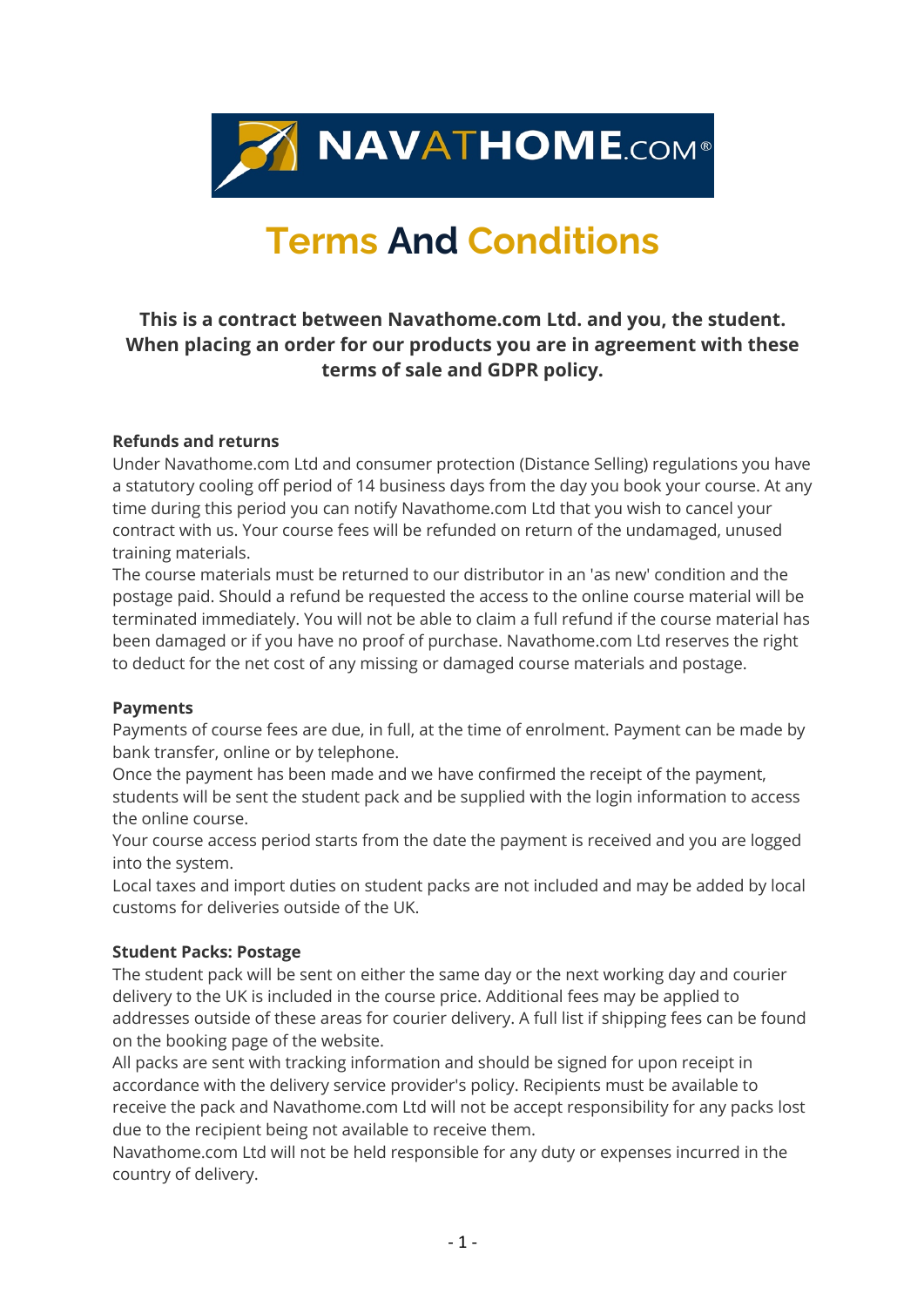## **Student Packs: Packs sent to 'Care Of' addresses**

Should a student be unable to receive their pack delivery they can use a 'care of' address. However, if lost, Navathome.com Ltd will not be held responsible for a pack sent to a 'care of' addresses of any type including business, marinas, relatives etc.

Replacement packs for those lost after delivery will be at the sole expenses of the purchaser including postage and handling fees.

#### **Student Packs: Pack contents**

Pack contents must be checked on arrival. A list of the contents is provided in your course information available from your main menu page. No replacements for breakages or missing items will be made after the fourteen day returns period.

#### **Course expiry and course access extensions**

There is an initial access period of 6 months. Your course access can be extended at any time for up to two years after your initial or extended course access period has expired for an admin fee of £30.

Access lapses completely and your log in is deleted if your course has expired and you have not extended within two years of your course access expiry date.

Once you have completed the coursework and passed the assessment, your course is completed and your course access is terminated. You can request access to the revision course at this time.

#### **Issuing of your RYA theory course certificate**

Theory certificates are issued in line with the RYA guidelines and only once the required standard of knowledge has been demonstrated within the assessment process. Theory certificates will be dispatched by a local postal service which does not include tracking as standard. Should you require courier delivery for your theory certificate, please ask your instructor to confirm the fee for the provision of this service before registering your details. Certificate requests are processed within seven working days following confirmation of you having passed the final theory assessment. If the theory certificate has not been received within one month following the registration of your details, please notify us for further advice.

Replacement theory certificates may be issued for lost certificates, subject to your course completion records remaining available. There will be a fee of £25 payable, plus shipping/courier fees, as appropriate.

#### **Internet access**

You must have access to the internet and email to complete the course.

## **Users**

The course must be completed by you, the student, only and cannot be shared. The course is not transferable, and access is for the applicant only.

#### **Compatibility**

Please check that the free trial runs on your device before booking. The courses do not use a platform, so they work on most devices including iPad, iPhone, PC, Mac, Android etc.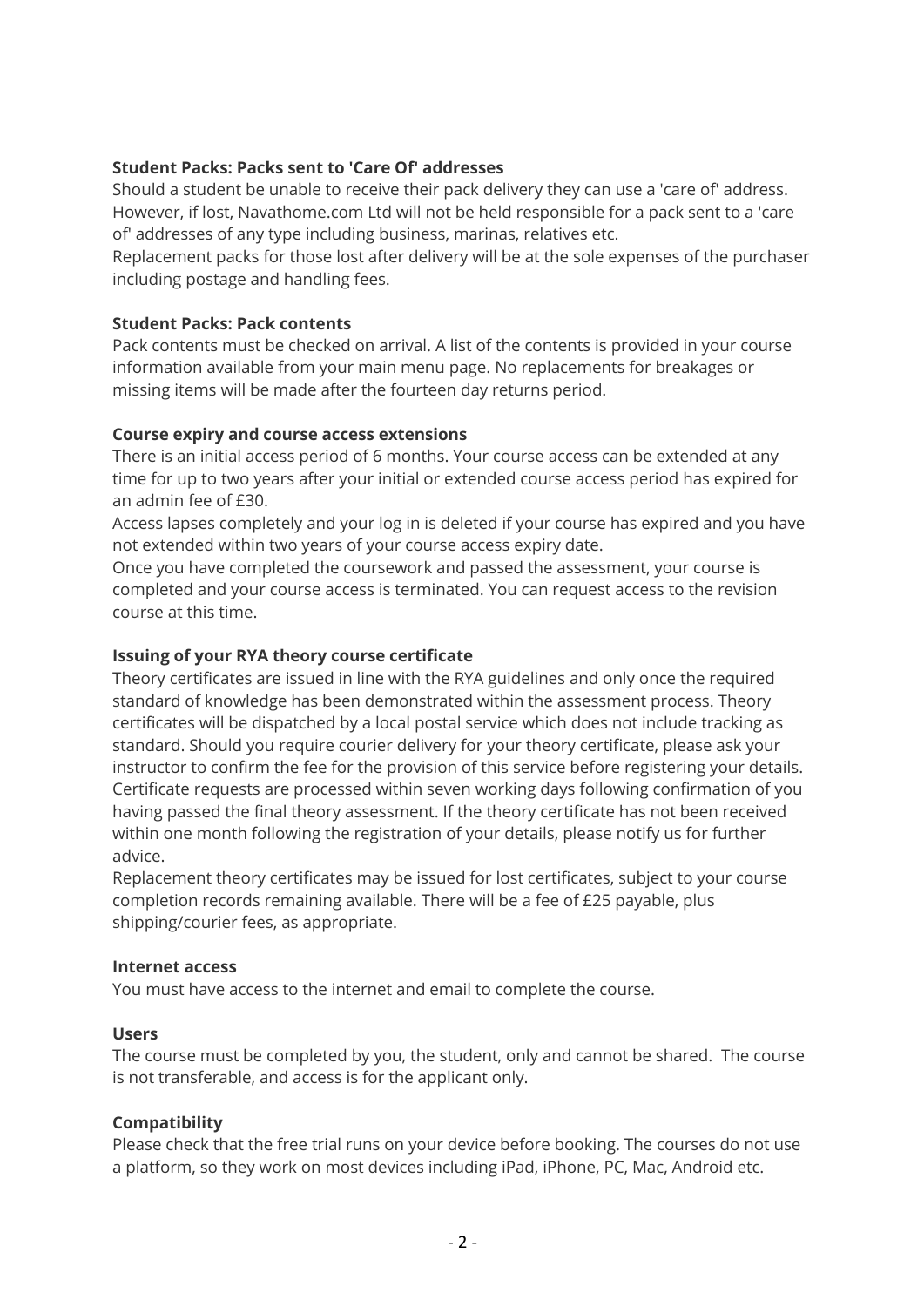Please contact us immediately if you experience any compatibility issues or problems with the course.

# **Pre course knowledge**

You should be at the correct level for the course being taken. No previous experience is required to take the following courses:

- Navathome.com Basic Navigation course
- Navathome.com Diesel Engine course
- Navathome.com ICC course
- RYA Essential Navigation course
- RYA CEVNI test
- RYA Professional Practices and Responsibilities course
- RYA Day Skipper Theory course

A basic knowledge of navigation and/or sailing experience is required for the Fastrack to RYA Coastal Skipper/ Yachtmaster Offshore Theory course.

Day skipper theory is required for the RYA Coastal Skipper / Yachtmaster Offshore theory course.

RYA Coastal Skipper / Yachtmaster Offshore theory is required before taking the RYA Yachtmaster Ocean theory course.

Navathome.com Ltd reserves the right to change a course from RYA Coastal Skipper / Yachtmaster Offshore theory course to RYA Day Skipper theory if it becomes apparent that you do not have the required pre course knowledge or do not hold a current RYA Day Skipper theory certificate.

If you have completed the RYA Day Skipper practical course but not the RYA Day Skipper theory course then you would need to complete the Fastrack to RYA Coastal Skipper / Yachtmaster Offshore course.

## **Student obligations**

Your booking is accepted on the basis that you have assessed the given information on pre course requirements and have booked the correct course for your current level of knowledge and experience. If you are in any doubt please contact your instructor immediately.

To complete the course and prepare for the assessment you will need to work through all of the coursework, taking into account that sections previously completed may have been updated with additional information required for the assessment to be completed successfully. Thorough revision in all sections of the course is imperative prior to taking the assessment.

If your instructor requests additional study or revision you will need to complete it as requested to complete the course.

## **What we provide**

We will provide online back up and land line telephone backup as required by each student and every endeavour will be made to help you achieve your aims. You will be supported by fully qualified RYA instructors for the duration of your course.

Certificates are issued in line with the RYA guidelines. Should your instructor decide that you have not reached the required standard after completing the coursework and the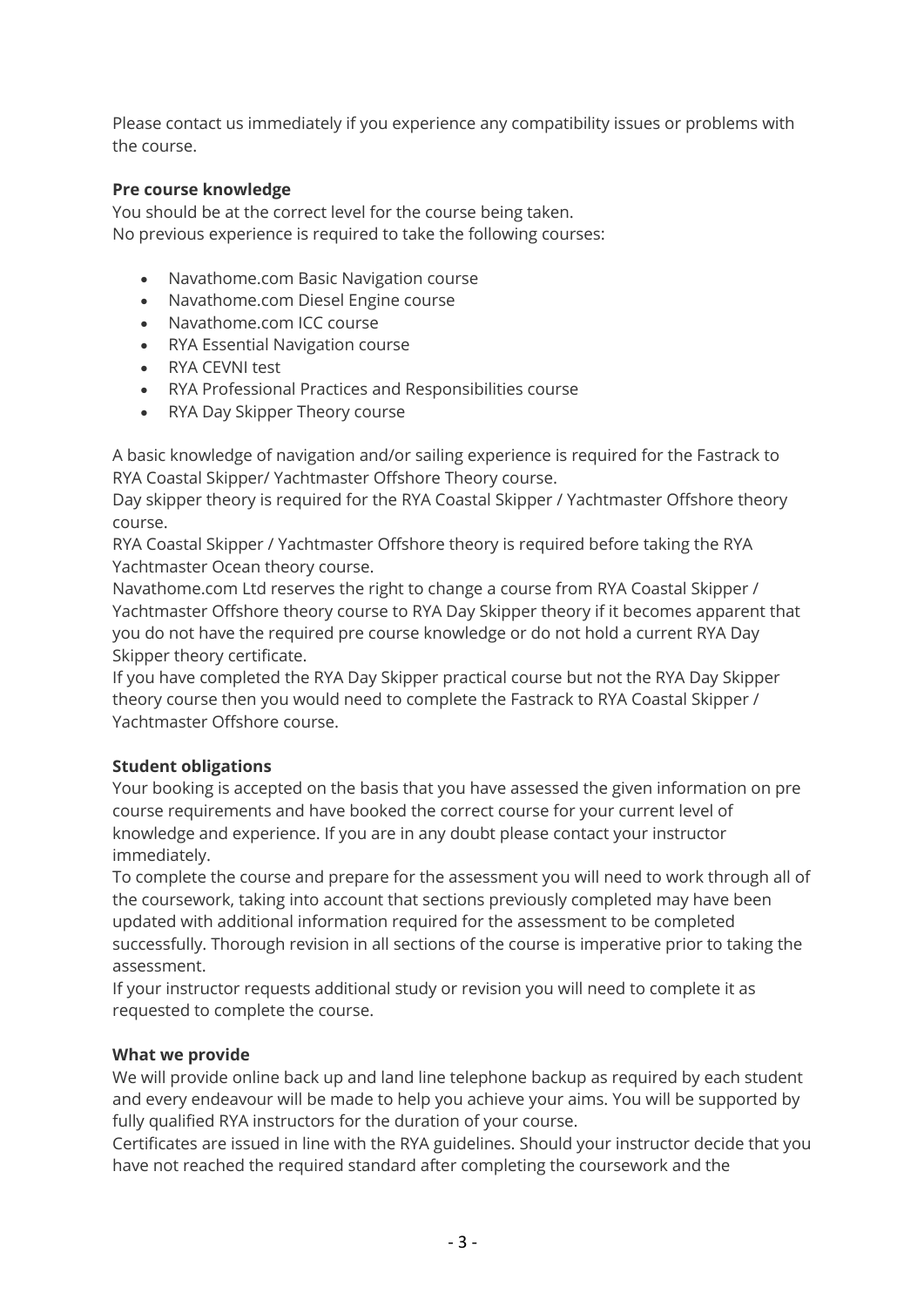assessment they will work with you to determine the course of action required to develop the skills and knowledge required.

## **Zero tolerance**

Navathome.com Ltd has a zero tolerance policy and reserves the right to remove students from their course. Should you feel that the course or the instructors has not met your expectations at any point, please make it known to your instructors as soon as possible so that Navathome.com Ltd can have the opportunity to rectify the problem. We will not accept any rude or threatening behaviour towards the instructor support team.

# **Data protection: Personal data**

Please note that Navathome.com Ltd does not store or have access to any of your credit card information. This is all managed securely by WorldPay or PayPal depending on your choice of payment.

How and why we hold your personal information:

Use of www.navathome.com is open to those completing online courses provided by Navathome.com Ltd. This website is encrypted and maintained on a secure server and your personal details will not be used for any other purpose than completing your online course. In order to take a course you will be asked for your name, email, telephone number and address. Your name and email address are used for the purposes of recording any grades or certificates achieved and to make contact with you and your telephone number and postal address for delivery of your course material.

Management of your course and any instructional support that you may need is provided by your RYA instructor working on behalf of Navathome.com Ltd.

Access to the course and support is provided for an initial period of 6 months and this may be extended should you choose to extend your study period. To allow this to happen your instructor has personal contact information and has visibility of your progress and achievements in the course admin.

On completion of your course, your name and email will be retained on the Navathome.com Ltd database for the purpose of recording details of the course and any certification gained as a result of it.

Please note that your instructor may retain personal information for the purpose of providing additional services to you not associated with the Navathome.com Ltd online course if your course booking is made through a Navathome.com Ltd agent.

We will not disclose information about students unless we are legally obliged to do so or a student has agreed in writing in advance.

By enrolling you confirm that we may hold necessary business information about you including your name, address, course booking, payment and course record. No credit card information is held by Navathome.com Ltd.

# **Data protection: Requesting removal of your personal data:**

If you would like your personal data removed from www.navathome.com prior to the end of your access period or at any time before you have completed your course, you can request it by email.

Please contact info@navathome.com giving your name and email address and the course you would like to delete. Please note that if you request deletion of your account before you have completed your course, your access to the course and records of your progress will be lost.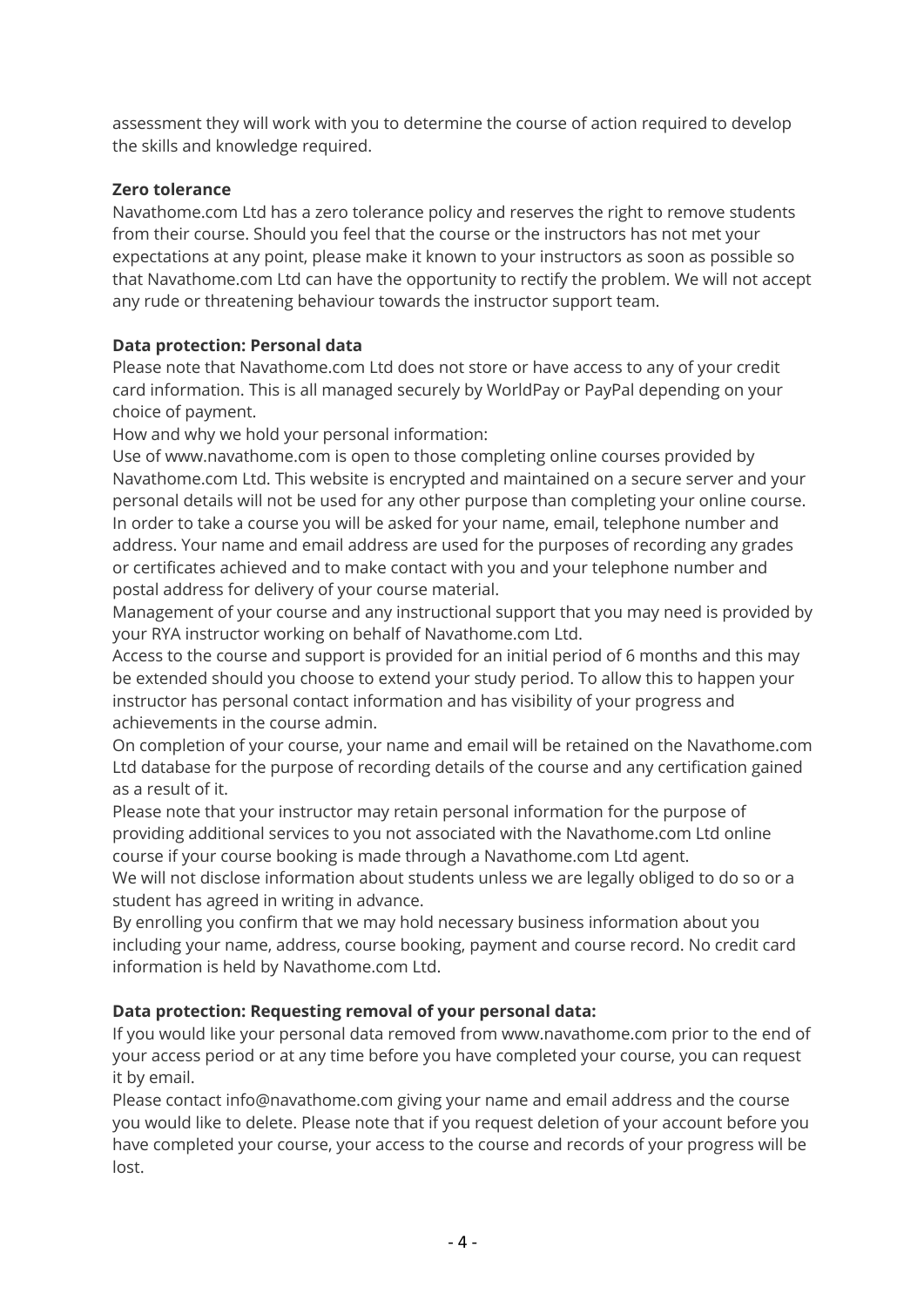If you would like details of your online course removing from the Navathome.com Ltd database when you have completed the course, please email your request to info@navathome.com giving your name and email address.

Please note that removal of course details from the Navathome.com Ltd database, means that any certification gained as a result of this course will not be verifiable by Navathome.com Ltd, nor would Navathome.com Ltd be able to help with a replacement certificate.

## **Data protection: Contact regarding your course:**

Contact will normally be made by your RYA instructor. However, occasionally Navathome.com Ltd may contact you in relation to your course or account. This would normally be done by email. You will not receive any sales or marketing information from Navathome.com Ltd as a result of holding an account on the Navathome.com Ltd database. If you have any questions about how we look after your personal information please contact us by email at info@navathome.com.

## **Cookies:**

A session cookie is used to provide continuity and maintain your login from page to page. Cookies must be enabled in your browser to allow this happen. When you log out or close the browser this cookie is destroyed.

## **Length of access:**

The initial period of access for a Navathome.com Ltd course is 6 months and this may be extended for a further 6 months for a period of up to 2 years from your expiry date. Your name and email is retained on this data base for the purpose of using the course when your current access is active or for a record of any course completion or certification when you have completed the course or your course access has expired.

# **RYA Essential Navigation theory course, CEVNI and PPR**

To enable access to your RYA interactive online course we need to share some of your personal data with the RYA via your user profile in www.ryainteractive.org. This learning management website is hosted and maintained by a third party called Learning Pool, who will not use your personal information for any reason other than enabling your course.

Your name and email address will be entered on www.ryainteractive.org in order to create your user account. On your first access to the site, you will be asked to enter your address and date of birth.

You will have access to the site for one year in order to complete your online course. During this period, your personal information will be held on the website by Learning Pool and be available to this training centre and the RYA for the purpose of managing your course. On completion of your course, your name, email, date of birth and address will be transferred to the RYA's central database for the purpose of recording details of the course and any certification you gain as a result of it. This information allows the RYA to record your certification, to update any records they may already hold about you or your qualifications and to verify your certificate if required. After one year from the date of your enrolment on the course, your user account will be removed from www.ryainteractive.org.

Full details of how the RYA will deal with your personal information will be displayed when you first access www.ryainteractive.org.